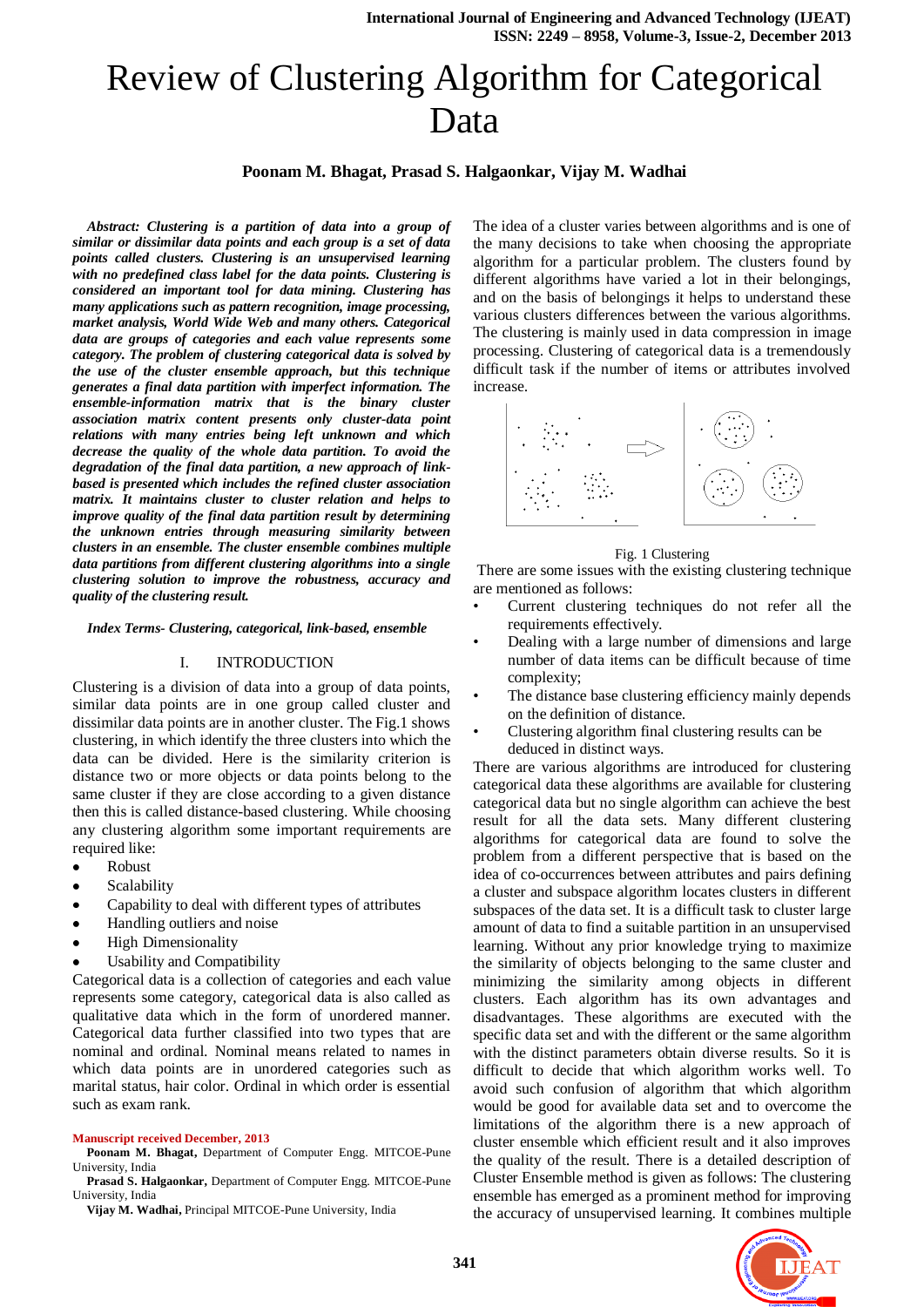partitions of dataset generated by different clustering algorithms into a single clustering solution; the efficiency and accuracy of this method achieve using on a consensus function. Cluster ensembles are collections of clustering, which are all of the same kind of a set of data objects. Such ensembles can be obtained, for example, by varying the parameters of a base clustering algorithm by employing several different base clusters. The following Fig. 2 shows the cluster ensemble method. Every clustering ensemble method is made up of two steps:

- Generation
- Consensus Function



Fig. 2: Cluster Ensemble Method

The description of the first step in clustering ensemble methods is generation; in this step the set of clustering that will be combined is generated. In a particular problem, it is important to apply an appropriate generation process, because the final result will be conditioned by the initial clustering obtained in this step. There are various clustering ensemble methods, all the partitions should be obtained by applying the algorithm with different initializations for the number of clusters. In a general, in the generation step there are no constraints about how the partitions must be obtained. Therefore, in the generation process different clustering algorithms or the same algorithm with different parameter initialization can be applied. Even different object representations, different subsets of objects or projections of the objects on different subspaces could be used. In the generation step the weak clustering algorithms are also used. These algorithms make up a set of clustering using very simple and fast procedures. The weak clustering algorithms are capable of producing high quality consensus clustering in conjunction with a proper consensus function. There are several ensemble generation methods are available are as follows:

Direct ensemble [1], in which considering each value as a cluster in an ensemble. Categorical data can be directly transformed to cluster ensemble without applying any base clustering.

Homogeneous ensembles, in which base clusters are created using recursive runs for the single clustering algorithm such as k-means clustering algorithm.

Full space ensemble, in this methods base clustering are created from the data set .To select the number of clusters in each base clustering there are two methods that are used:

• Fixed k, in which numbers of clusters are fixed for each cluster ensemble.

• Random-k, in which randomly selecting the number of clusters for each cluster ensemble.

Data Subspace[2], it also creates a base cluster to generate a cluster ensemble from the different subset of the dataset. Heterogeneous ensembles, in which also base clusters are used to generate cluster ensembles by using different numbers of clustering algorithm. The next step is the consensus function is an important step in any clustering ensemble algorithm. To obtain the cluster ensemble at various forms of the consensus function has been used and obtains the final clustering result.

The consensus function makes use of the specific information matrix such as binary cluster association matrix (BM) in which the unknown data point belonging referred as 0 and known data point belonging refereed as 1. There are various consensus methods are available such as, Feature based method [3], in which each base cluster gives a cluster label depict as a new data point and make use of it in the final clustering result. Direct method, it depends on the basis of relabeling of ensemble member and searching for the new data partition that has the best match with the all other ensemble members.

Pairwise similarity [4], in which it creates matrix, containing the pairwise similarity. Graph based method , it uses the graph representation to get the cluster ensemble, in which the graph partitioned in to number of equal sized partitions to obtain final clustering results and graph corresponds to the similarity between data points is created from a pairwise similarity matrix. In this step, there are two approaches for consensus function, the first approach is object concurrence in which the how many times the data point belongs to one cluster of how many times two data points are belong together to the same cluster. Another approach is a median partition in which the finding median partition with respect to the cluster ensemble. These are some causes for why use consensus function:

- For each clustering technique there are possible limitations.
- When there is no knowledge about the number of clusters, it becomes complicated.
- Analysis of the result is complex in some instances.
- An essential problem in cluster analysis is the validation of the clustering results.
- Some algorithms can never invalidate what was done previously.

Which Algorithms are compared? Three distinct algorithms are chosen to explore study and compare them. The algorithms that are chosen are: A Link-Based Cluster Ensemble Approach for Categorical Data Clustering, Top-Down Parameter-Free Clustering of High-Dimensional Categorical Data, ROCK: A Robust Clustering Algorithm for Categorical Attributes. The main reason for selecting these three algorithms is mainly work categorical high dimensional dataset. The remainder of this paper is organized as follows. Section 2 presents the related work of the project where the comparisons of different methods are done. Section 3 includes the discussion and future work. Section 4 draws some conclusions.

#### II. RELATED WORK

In [5], for clustering categorical data, a novel highly effective link-based cluster ensemble approach to categorical data clustering, this improves the conventional matrix by discovering unknown entries through similarity between clusters in an ensemble. An efficient link-based algorithm is proposed for the underlying similarity assessment. The link based similarity method, simply

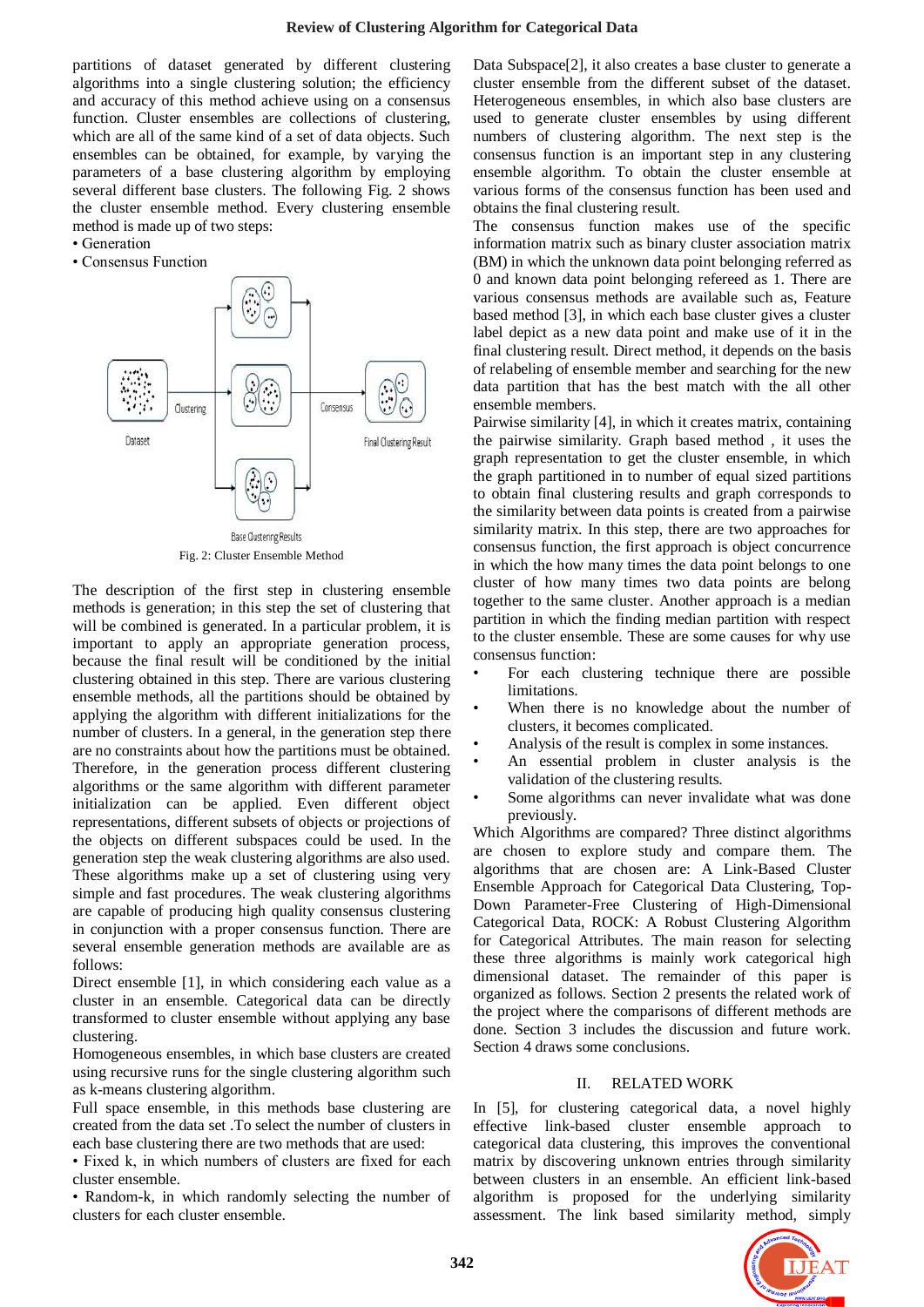measures the similarity among the data points is inappropriate for the large data set. Cluster ensemble approach to categorical data set mainly depends on the matching of similarity of among the neighbouring data points and binary cluster association matrix (BM) [6], which represents the ensemble information.

In binary matrix many entries are left being unknown and consider as 0. Due to this quality of the final clustering result not much better it degrades the result. To avoid such problems, a link based cluster ensemble approach is introduced. A link based approach find out the unknown values to improve accuracy of the final clustering result. The following Fig. 3 shows the link-based cluster ensemble approach.



Fig. 3 Link-based cluster ensemble approach

The link based cluster ensemble process:

- Creating a base cluster of dataset to produce cluster ensemble,
- Using link based similarity algorithm and generate refined cluster association matrix,
- Finally generating final data partition clustering result.

Generating Refined Matrix (RM): The Refined cluster association matrix (RM) is an enhanced version of the Binary Matrix (BM) .In BM the unknown values are referred with the zeros (0) and known values referred to the one (1) but due to this association of references left larger unknown values in the clustering and its effects on the final clustering result. But RM is an enhanced version of the BM, it refers the known values as the one (1) and the unknown values are estimated as it measures the similarity between cluster labels which corresponding to a specific cluster of the clustering to which value belongs. Applying consensus function to RM: To obtain the final clustering result, refined cluster association matrix (RM) utilizes a graph based partitioning method.

The consensus function requires the basic original matrix to be initially transformed into a weighted bipartite graph. Given RM representing the relations between N data points and P clusters in an ensemble ,a weighted graph  $G=(V,W)$ where V is a set of vertices representing data points as well as clusters and W represents weighted edges. It transforms the original categorical data matrix to an informationpreserving numerical variation to which an effective graph partitioning technique can be directly used. The problem of creating the refined matrix that is RM is sorted out by the similarity between categorical clusters, using the Weighted-Triple-Quality(WTQ)[7],[8]similarity algorithm.

The proposed link-based method usually achieves superior clustering results compared to those of the traditional categorical data algorithms and benchmark cluster ensemble techniques. Experimental results on multiple real data sets suggest that the proposed link-based method almost always outperforms both conventional clustering algorithms for categorical data and well known cluster ensemble techniques. The main advantage is, it obtains more accurate, finer and also improves the quality of final data partition clustering result. It's applicable for the large dataset. But its main drawback is time complexity is high.

In [9], Automatic Top-Down Clustering (AT-DC), which is a fully-automatic, parameter- free approach to clustering high-dimensional categorical data. The main idea of the approach is inspired from the top-down approach to

decision-tree learning, which recursively partitions the existing data set on the basis of the increases transparency of the subsets with respect to the original data set. The technique supports to iterative procedure which works in a two stages, which attempts to improve the overall quality of the whole data partition. In the first stage, cluster allocations are given, and a new cluster is added to the data partition by identifying and splitting a low-grade cluster. In the second stage, the number of clusters is fixed, and an attempt to optimize cluster allocations is done. The advantage of this approach is it can efficiently and quickly search large amounts of high dimensional categorical data. It achieves optimal clustering result and improves overall quality of the final data partition these are advantages of this method.

In [10], a new concept of links to measure the similarity between a pair of data points with categorical attributes. ROCK (RObust Clustering using linKs), algorithm using links an adaptation of an agglomerative hierarchical clustering algorithm, proposes a new concept of neighbours and links to measure the similarity between a pair of data points and it uses links and not distances when merging clusters. ROCK employs the information about links between data points when making decisions on the data points to be merged into a single cluster. The following Fig. 4 shows the general idea of the ROCK algorithm.



#### Fig. 4 Overview of ROCK

ROCK optimizes a criterion function defined in terms of the number of links between tuples. The number of links between two clusters is the number of common neighbours they have in the dataset. Starting with each data point in its own cluster, they repetitively merge the two closest clusters till the required number of clusters remains. The complexity of the algorithm is in cubic in the number of tuples available in the dataset, form cluster a sample from the available dataset, and then partition the whole dataset on the basis of clusters from the sample. Experiments on both synthetic and real datasets. It is not applicable for large datasets.

## III. DISCUSSION AND FUTURE WORK

There is difficulty in the analysis of categorical data is categorized by the fact that there is no inherent similarity

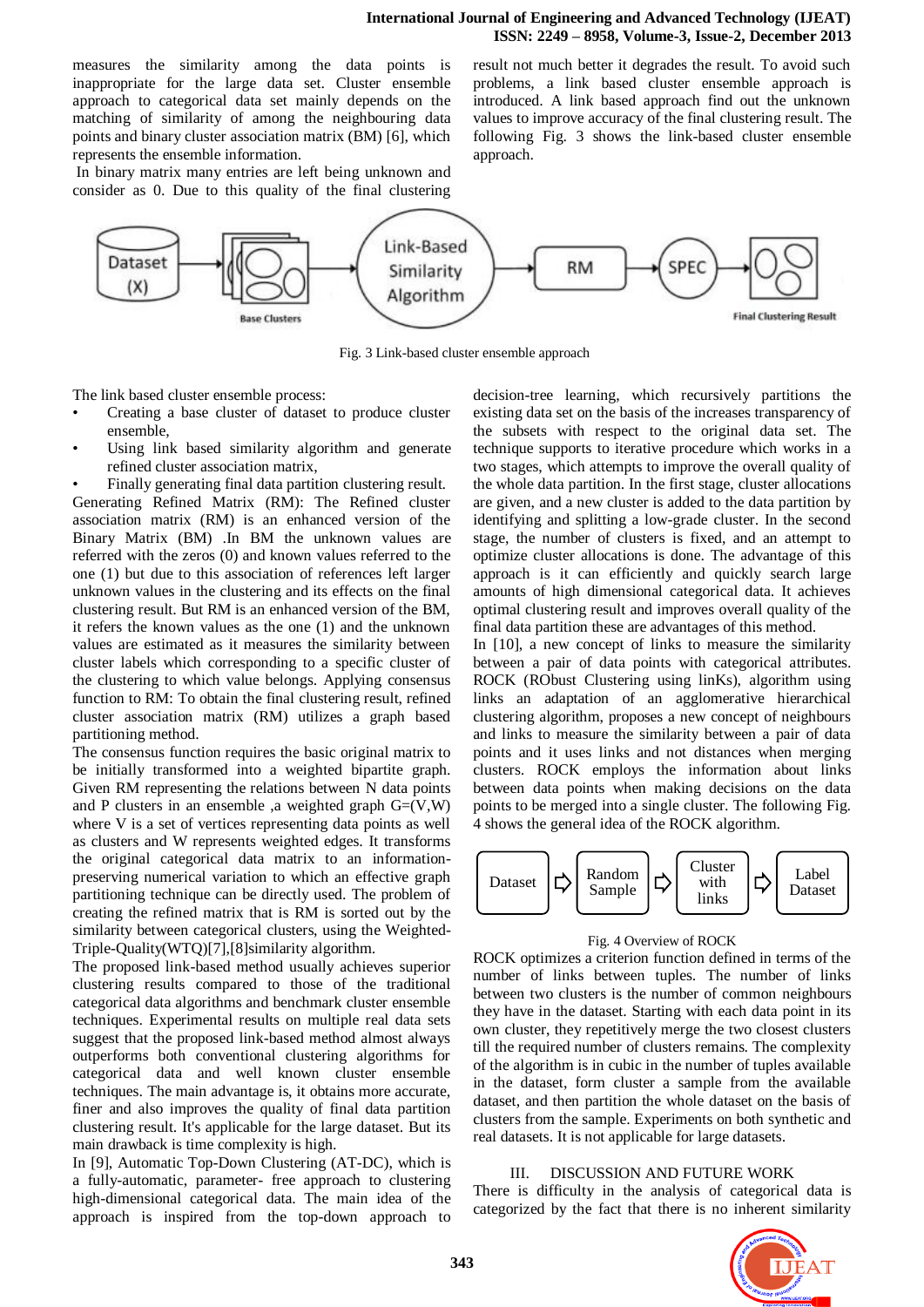between attribute values of categorical dataset. The clustering of categorical dataset is fully based on the available dataset. To cluster categorical dataset a link based cluster ensemble approach is used, in which initially the base clusters are created of the available dataset as input by applying the algorithm. From these base clusters a cluster ensemble is created. After that a refined cluster association matrix (RM) [1] is generated from the cluster ensemble using a link based similarity algorithm and finally the final data partition clustering result obtained by consensus function of the spectral graph partitioning algorithm. This system involves two major tasks of generating a cluster ensemble and producing final data partition referred as consensus function.

The main objective of cluster ensembles is to combine different clustering decisions in such a way as to achieve accuracy superior to that of any individual clustering. It will generate a finer clustering result than the other ensemble technique and other several similarity algorithms. It also maps cluster to cluster relation which helps to improve final cluster results with fewer entries being left unknown.

To clustering categorical data an efficient link-based cluster ensemble approach is used. It intends to discover and makes use of the relationships between input clustering and it transforms the categorical data matrix to maintain information in the form of refined cluster association matrix (RM). To measure the similarity among clusters of giving ensemble with the help of the refined cluster association matrix (RM). Denoting these clusters as a link of networks and their similarity degrees can be efficiently assessment by link based similarity algorithm. The link-based approach obtains finer clustering results by maintaining cluster to cluster relation than the other several cluster ensemble techniques. The prominent future work includes a new link based similarity algorithm that is Weighted Quad Quality similarity algorithm will be applied to categorical dataset (Mushroom, Soybean, and Congressional Voting). It also provides the cluster to cluster relation which improves the final clustering result and with the less entries being left unknown. Table I presents the advantages and disadvantages of the works in clustering categorical algorithm. Investigate abilities and compare them based on robustness, simplicity and scalability.

| SUMMARY OF CLUSTERING CATEGORICAL DATA ALGORITHM                                                 |                                                                                                                                                                                                                                           |                                |                                                                                                                                                                                               |                                                                                                                                                                      |                                                                   |
|--------------------------------------------------------------------------------------------------|-------------------------------------------------------------------------------------------------------------------------------------------------------------------------------------------------------------------------------------------|--------------------------------|-----------------------------------------------------------------------------------------------------------------------------------------------------------------------------------------------|----------------------------------------------------------------------------------------------------------------------------------------------------------------------|-------------------------------------------------------------------|
| <b>Title</b>                                                                                     | <b>Method</b>                                                                                                                                                                                                                             | Computational<br>Complexity    | Quality<br><b>Measures</b>                                                                                                                                                                    | <b>Advantages</b>                                                                                                                                                    | <b>Disadvantages</b>                                              |
| Link-Based<br>A<br>cluster Ensemble<br>Approach<br>for<br>Categorical Data<br>Clustering         | link-based<br>$\bullet$<br>$\mathsf{A}$<br>cluster<br>ensemble<br>approach<br><b>WTQ</b><br>$\bullet$<br>(Weighted<br>Triple Quality)<br>similarity<br>algorithm<br>to<br>cluster<br>categorical data                                     | $O(P^2 l^2 + NP)$              | LCE utilizes three<br>distinct<br>quality<br>measures.<br>• Normalized<br>Mutual<br>Information<br>(NMI)<br>• Classification<br>Accuracy (CA)<br>and<br>$\bullet$ Rand<br>Index<br>(RI)       | It's<br>$\bullet$<br>applicable<br>for<br>large<br>datasets<br>It achieves<br>$\bullet$<br>$\alpha$ accuracy $\&$<br>improves<br>quality of<br>clustering<br>results | Time<br>$\bullet$<br>and<br>space<br>Complexity<br>is high        |
| Top-Down<br>Parameter<br>Free<br>of<br>Clustering<br>High-<br>Dimensional<br>Categorical Data    | $\bullet$<br>parameter-<br>A<br>free,<br>fully<br>automatic<br>approach based<br>on decision-tree<br>learning<br>AT-DC<br>$\bullet$<br>(Automatic<br>Top-Down<br>Clustering)<br>to<br>clustering High-<br>Dimensional<br>categorical data | O(N)<br>$\bullet$              | AT-DC<br>utilizes<br>different<br>two<br>quality measures,<br>Local<br>$\bullet$<br>homogeneity<br>within<br>a<br>cluster and<br>Global<br>$\bullet$<br>homogeneity<br>of<br>the<br>partition | achieves<br>It<br>$\bullet$<br>optimal<br>results<br>$\bullet$<br>It improves<br>overall<br>quality<br>of<br>whole<br>partitions                                     | $\bullet$ No<br>exact-<br>match<br>of<br>conceptual<br>similarity |
| ROCK: A Robust .<br>Clustering<br>Algorithm<br>for $\bullet$<br>Categorical<br><b>Attributes</b> | Proposes<br>concept of links<br><b>ROCK</b> (Robust<br>Clustering using<br>links) clustering<br>algorithm                                                                                                                                 | $(O(n^2 \log n))$<br>$\bullet$ | <b>ROCK</b><br>uses<br>to<br>the<br>measure<br>quality<br><b>or</b><br>goodness of the<br>cluster,<br>Criterion<br>function                                                                   | It optimizes<br>$\bullet$<br>criterion<br>function                                                                                                                   | <b>Not</b><br>$\bullet$<br>applicable<br>for<br>large<br>dataset  |

TABLE I